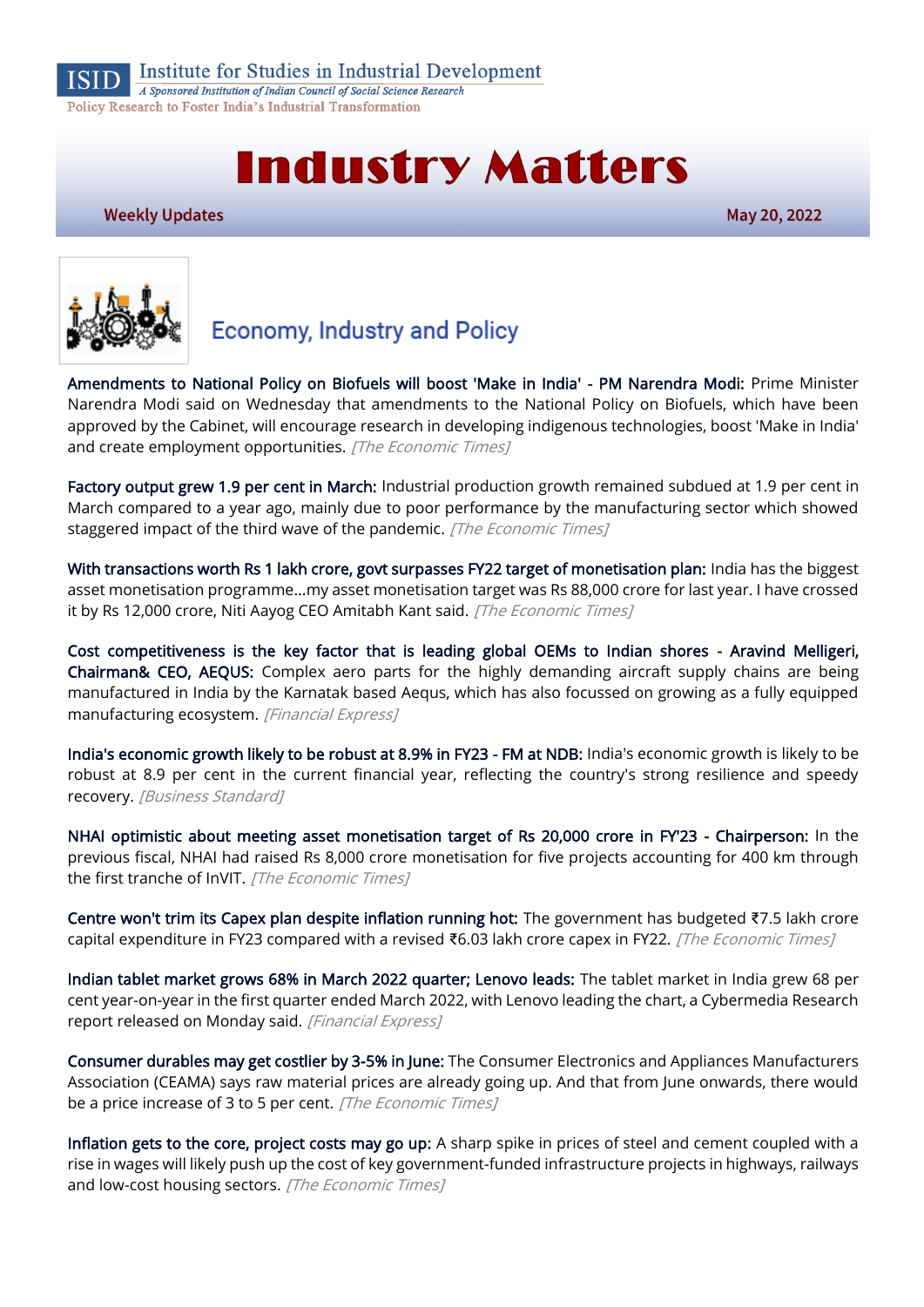[India's WPI inflation at 17-year high threatens small businesses:](https://economictimes.indiatimes.com/small-biz/sme-sector/indias-wpi-inflation-at-17-year-high-threatens-small-businesses/articleshow/91619848.cms) India's wholesale prices accelerated at the fastest pace in at least 17 years as the Ukraine war and a weak rupee pushed up energy and raw material costs, raising risks for businesses that are unable to pass on costs. [The Economic Times]



#### **Foreign Investment**

[India remains attractive for FDI investors:](https://economictimes.indiatimes.com/news/economy/finance/india-remains-attractive-for-fdi-investors/articleshow/91648995.cms) Gross FDI inflows were at \$83.6 billion in FY22, surpassing \$82 billion a year earlier. It stood at \$74.4 billion in FY20. Services and manufacturing sectors accounted for a major share of FDI in FY22, RBI said in its monthly bulletin. [The Economic Times]

Abu Dhabi-based IHC invests **₹**[15,400 crore in 3 entities of Adani Group:](https://www.thehindubusinessline.com/companies/ihc-invests-15400-crore-in-3-listed-entities-of-adani-group/article65422067.ece) Abu Dhabi-based International Holding Company PJSC, a global strategic investment company, has invested ₹15,400 crore (\$2 billion) in three listed entities of Adani Group - Adani Green Energy, Adani Transmission and Adani Enterprises. [The Hindu BusinessI inel

[Sebi to set up FPI expert panel soon; single window to address concerns:](https://www.business-standard.com/article/markets/sebi-to-set-up-fpi-expert-panel-soon-single-window-to-address-concerns-122051600023_1.html) The Securities and Exchange Board of India (Sebi) will soon set up an expert committee on foreign portfolio investors (FPIs) to directly deal with concerns faced by them and facilitate capital flows into the country. [Business Standard]

[UAE Committed Investments of \\$100 billion in India, says Goyal:](https://economictimes.indiatimes.com/news/india/uae-committed-investments-of-100-billion-in-india-says-goyal/articleshow/91549636.cms) He said bilateral trade can go up to \$250 billion by 2030 under the India-UAE Comprehensive Economic Partnership Agreement (CEPA). [The Economic Times]

[UGC working on norms to facilitate foreign varsities open campuses in India:](https://www.thehindubusinessline.com/news/education/ugc-working-on-norms-to-facilitate-foreign-varsities-open-campuses-in-india/article65420081.ece) The University Grants Commission (UGC) is working on preparing the regulations to facilitate foreign universities to open their campuses in India and a five-member committee has already been formed. Deliberations regarding the matter are in final stages. [The Hindu BusinessLine]

[Brookfield invests Rs 2000 cr in BC Jindal'](https://economictimes.indiatimes.com/industry/indl-goods/svs/packaging/brookfield-invests-rs-2000-cr-in-bc-jindals-packaging-business/articleshow/90283143.cms)s packaging business: Jindal Poly Films, a BC Jindal Group firm, has signed a definitive agreement with Canadian investor Brookfield to raise as much as Rs 2000 cr by selling a significant minority stake in its packaging films business. [The Economic Times]



## **Trade Policy and Competitiveness**

[India emerging as leader in exports, manufacturing - MoS IT:](https://economictimes.indiatimes.com/small-biz/sme-sector/india-emerging-as-leader-in-exports-manufacturing-mos-it/articleshow/91654161.cms) India is rapidly emerging as a leader in manufacturing as well as exports, and e-commerce and logistics infrastructure have a critical role in cementing India's position as a trusted manufacturing partner of the world, Union minister Rajeev Chandrasekhar said on Wednesday. [The Economic Times]

[Indonesia to lift palm oil export ban from Monday -president:](https://economictimes.indiatimes.com/small-biz/trade/exports/insights/indonesia-to-lift-palm-oil-export-ban-from-monday-president/articleshow/91663742.cms) Indonesia, the world's biggest palm oil exporter, has since April 28 halted shipments of edible oil in a bid to flood the domestic market with supplies to control the soaring prices of cooking oil. [The Economic Times]

Netherlands is proving to be g[ateway for India's exports to Europe](https://economictimes.indiatimes.com/news/india/netherlands-is-proving-to-be-gateway-for-indias-exports-to-europe-envoy/articleshow/91652780.cms) - Envoy: Netherlands has emerged as the fifth popular destination for Indian exports. Netherlands Rotterdam Port is playing a big role in promoting Indian trade to Europe and the country is proving to be New Delhi's gateway for exports to the continent.  $[The$ Economic Times]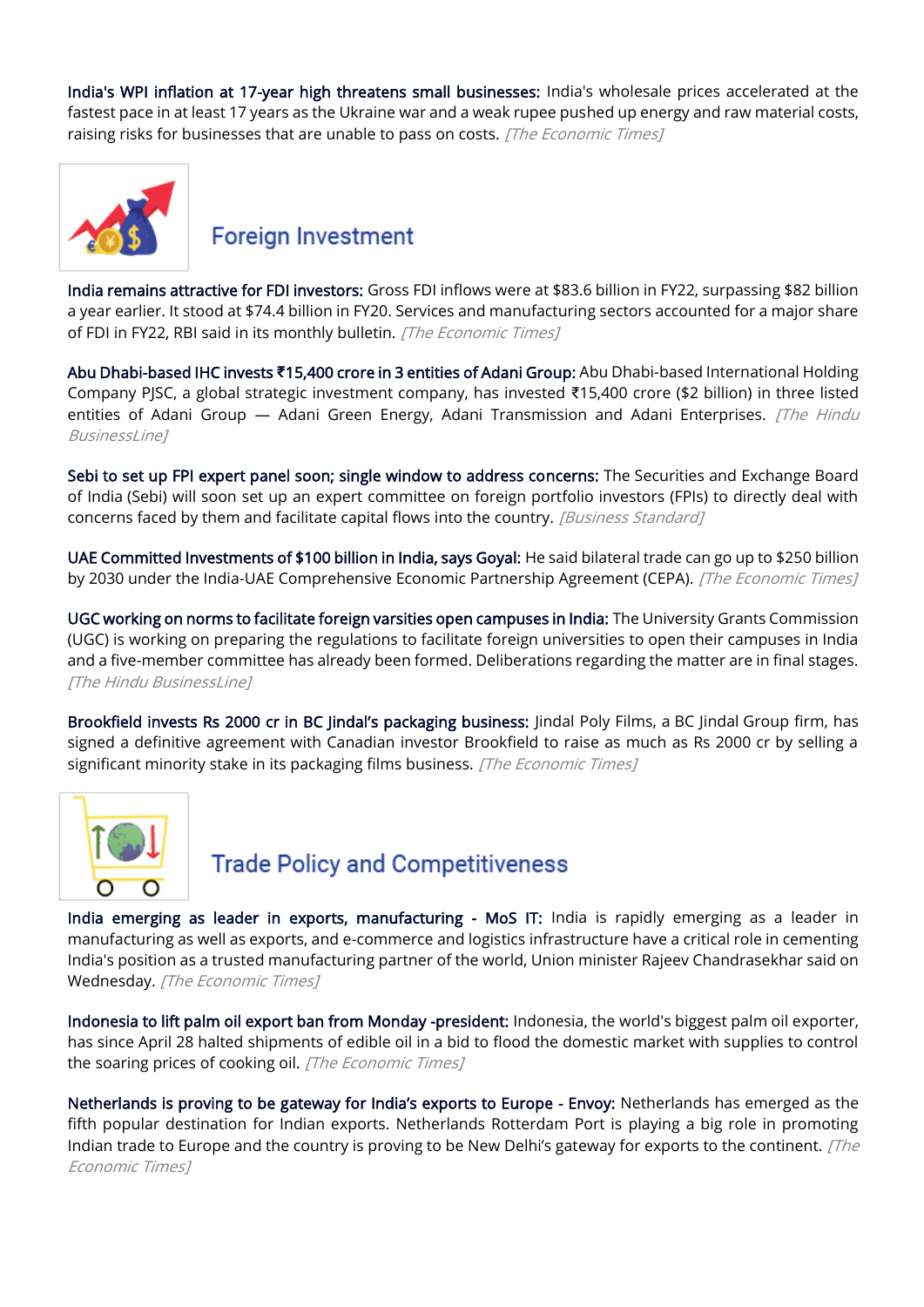[RBI allows settlement of trade transactions with Sri Lanka in Indian rupee:](https://www.business-standard.com/article/pti-stories/rbi-allows-settlement-of-trade-transactions-with-sri-lanka-in-inr-122051901275_1.html) In view of difficulties being faced by exporters in getting payments from crisis-hit Sri Lanka, the RBI on Thursday allowed settlement of trade transactions in Indian rupee outside the Asian Clearing Union (ACU) mechanism. *[Business Standard]* 

[Exports up 30.7% to \\$40.19 bn in April; trade deficit widens to \\$20.11 bn:](https://economictimes.indiatimes.com/news/economy/foreign-trade/exports-up-30-7-to-40-19-bn-in-april-trade-deficit-widens-to-20-11-bn/articleshow/91538787.cms) India's merchandise exports rose 30.7% to \$40.19 billion in the month of April aided by growth in sectors like petroleum products, electronic goods and chemicals, data from the commerce ministry showed on Friday. The trade deficit, although, widened to \$20.11 billion, as compared to \$15.29 in April 2021. [The Economic Times]

[Readymade garment exporters want India to ban cotton exports:](https://economictimes.indiatimes.com/news/economy/foreign-trade/readymade-garment-exporters-want-india-to-ban-cotton-exports/articleshow/91591316.cms) Some foreign buyers have sought up to a 30% discount if goods are delayed over 15 days in time or asked for air transport at their own cost, which would wipe out profits for sellers. [The Economic Times]



## **Corporate Governance**

[Big M&As of digital businesses likely to come under CCI ambit soon:](https://www.business-standard.com/article/economy-policy/big-m-as-of-digital-businesses-likely-to-come-under-cci-ambit-soon-122051601475_1.html) Big mergers and acquisitions (M&As) of digital businesses may soon require the Competition Commission of India's (CCI's) approval. The antitrust regulator is working on new rules that will mandate deals above a threshold to seek its nod. *[Business* Standard<sub>1</sub>

[Mukesh Ambani's Reliance to acquire dozens of brands in \\$6.5 billion consumer goods play:](https://www.livemint.com/companies/news/mukesh-ambani-s-reliance-to-acquire-dozens-of-brands-in-6-5-billion-consumer-goods-play-report-11652601941958.html) India's biggest retailer Reliance will acquire dozens of small grocery and non-food brands as it targets building its own \$6.5 billion consumer goods business to challenge foreign giants like Unilever. [Mint]

[Tata in acquisition talks with as many as five consumer brands:](https://economictimes.indiatimes.com/industry/cons-products/fmcg/tata-in-acquisition-talks-with-as-many-as-five-consumer-brands/articleshow/91628883.cms) Tata Consumer Products Ltd., the food and beverage arm of the \$103 billion Indian conglomerate, wants to go on an acquisition spree to bolster its position in the country's competitive consumer goods sector, and is in discussions to buy up to five brands.  $[The$ Economic Times]

[Over 15,900 companies incorporated in April - Official data:](https://economictimes.indiatimes.com/news/economy/indicators/over-15900-companies-incorporated-in-april-official-data/articleshow/91626130.cms) There were 14,51,401 active companies at the end of April, including 2,53,131 companies incorporated within the preceding 18 months, as per the data provided in the ministry's latest monthly newsletter. [The Economic Times]

[Walmart's PhonePe set to acquire WealthDesk, OpenQ for about \\$70 mn:](https://www.business-standard.com/article/companies/walmart-s-phonepe-set-to-acquire-wealthdesk-openq-for-about-70-mn-122051800602_1.html) Walmart-owned digital payments firm PhonePe is set to acquire wealth management firms WealthDesk for about \$50 million and OpenQ for around \$20 million. [Business Standard]

[Top Headlines - Adani acquires Ambuja Cements, Sebi panel on FPIs, and more:](https://www.business-standard.com/article/current-affairs/top-headlines-adani-acquires-ambuja-cements-sebi-s-panel-on-fpis-122051600110_1.html) Billionaire Gautam Adani on Sunday won the race to acquire Swiss cement major Holcim's stake in Ambuja Cements and its subsidiary ACC for \$10.5 bn (around Rs 81,361 crore). [Business Standard]



#### **MSMEs and Start-ups**

[PM Narendra Modi launches new start-up policy of Madhya Pradesh government:](https://economictimes.indiatimes.com/news/economy/policy/pm-narendra-modi-launches-new-start-up-policy-of-madhya-pradesh-government/articleshow/91547235.cms) Under the new policy, startups would get subsidies towards rent and salaries of employees. [Financial Express]

[Number of start-ups in India has grown exponentially, unicorns being churned out quickly - PM Modi:](https://www.financialexpress.com/industry/number-of-start-ups-in-india-has-grown-exponentially-unicorns-being-churned-out-quickly-pm-modi/2524150/) Prime Minister Narendra Modi on Friday said the number of start-ups in the country has grown to 70,000 from a mere 300 to 400 in 2014, and start-ups are turning into unicorns very quickly. [Financial Express]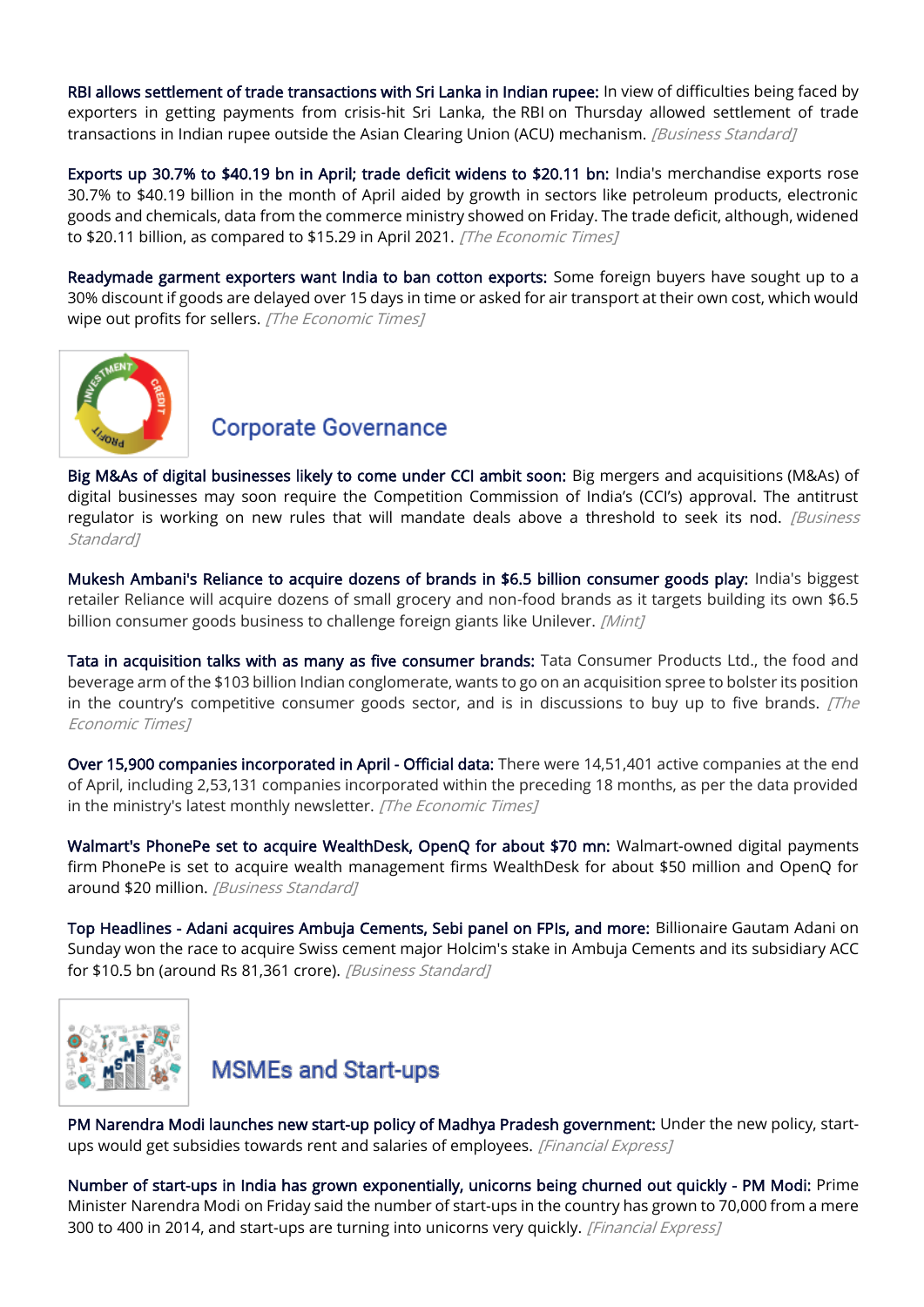[WEF 2022 - 5 Indian start-ups among 100 to join Tech Pioneers community:](https://www.business-standard.com/article/economy-policy/wef-2022-5-indian-start-ups-among-100-to-join-tech-pioneers-community-122051600470_1.html) A few days ahead of WEF 2022 annual meeting from May 22, it has been announced that about 100 innovative tech firms have joined the Technology Pioneers community this year, of which five are Indian start-ups. [Business Standard]

[Byju's in talks to acquire US target, likely to bid for Chegg or 2U:](https://www.business-standard.com/article/companies/byju-s-in-talks-to-acquire-us-target-likely-to-bid-for-chegg-or-2u-122051700167_1.html) The Bangalore-based company has held talks with both Santa Clara, California-based Chegg and Lanham, Maryland-based 2U and the total value of a deal could be about \$2 billion. [Business Standard]

[Ease of doing business, digitization helped MSMEs grow significantly says PHDCCI survey:](https://economictimes.indiatimes.com/small-biz/sme-sector/ease-of-doing-business-digitization-helped-msmes-grow-significantly-says-phdcci-survey/articleshow/91661428.cms) In 2020, India ranked 63rd in World Bank's Ease of Doing Business EODB Report out of 190 countries, leapfrogging by 14 ranks from the previous year. [The Economic Times]



# **Employment and Industrial Relations**

[PM advisory panel seeks urban MGNREGS:](https://economictimes.indiatimes.com/news/economy/policy/pm-advisory-panel-seeks-urban-mgnregs/articleshow/91649470.cms) The Economic Advisory Council to the Prime Minister has suggested the government launch a guaranteed employment scheme for the urban unemployed, introduce universal basic income and allocate higher funds towards the social sector to reduce inequality. [The Economic Times]

[Niti Aayog to soon bring out policy on job creation:](https://economictimes.indiatimes.com/news/economy/policy/niti-aayog-to-soon-bring-out-policy-on-job-creation/articleshow/91582528.cms) In a move aimed at creating employment opportunities, the Niti Aayog will soon come out with a policy for enhancing female participation in the labour force, giving a boost to the gig economy and suggesting ways to develop a care economy. [The Economic Times]

[Global Capacity Centres in India to add 2,00,000 jobs in FY22:](https://economictimes.indiatimes.com/jobs/global-capacity-centres-in-india-to-add-200000-jobs-in-fy22/articleshow/91609779.cms) The total headcount is set to double to 3.0-3.2 million by FY25 from 1.5 million now as the market size is estimated to increase to \$60 billion from \$36 billion. [The Economic Times]

[Optimism for hiring workforce at 11-year high:](https://economictimes.indiatimes.com/jobs/optimism-for-hiring-workforce-at-11-year-high-report/articleshow/91542465.cms) As the economy recovers from the onslaught of the Covid-19 pandemic, the optimism for hiring among India Inc is at an 11-year high, as per data analytics firm Dun & Bradstreet. [The Economic Times]

[India adds 8.8 mn new jobs in April; yet inadequate to meet demand - CMIE:](https://www.business-standard.com/article/companies/india-adds-8-8-mn-new-jobs-in-april-yet-inadequate-to-meet-demand-cmie-122051500271_1.html) In one of the largest expansions in the labour market since the beginning of the pandemic, 8.8 million people joined the country's workforce in April, as per data provided by the Centre for Monitoring Indian Economy (CMIE). [Business Standard]

[Earning Rs 25,000 monthly puts one in India's top 10% - Inequality report:](https://www.business-standard.com/article/economy-policy/earning-rs-25-000-monthly-puts-one-in-india-s-top-10-inequality-report-122051901283_1.html) The report looked at data from the Periodic Labour Force Survey (PLFS) 2019-20 to conclude that earning Rs 25,000 per month would put a worker in the top 10 per cent of India's wage earners. [Business Standard]



#### **Industrial Finance**

[Bank credit grows 10.82 pc; deposits rise 9.71 pc - RBI data:](https://economictimes.indiatimes.com/industry/banking/finance/banking/bank-credit-grows-10-82-pc-deposits-rise-9-71-pc-rbi-data/articleshow/91672310.cms) Bank credit grew by 10.82 per cent to Rs 120.46 lakh crore and deposits by 9.71 per cent to Rs 166.95 lakh crore in the fortnight ended May 6, 2022, RBI data showed. [The Economic Times]

[Allow large NBFCs to offer full banking services - CII chief:](https://www.financialexpress.com/industry/banking-finance/allow-large-nbfcs-to-offer-full-banking-services-cii-chief/2527115/) India requires a much larger number of banks to take banking to every corner, new CII president Sanjiv Bajaj said on Monday, highlighting the need for allowing large non-banking financial companies (NBFCs) to offer full banking services. [Financial Express]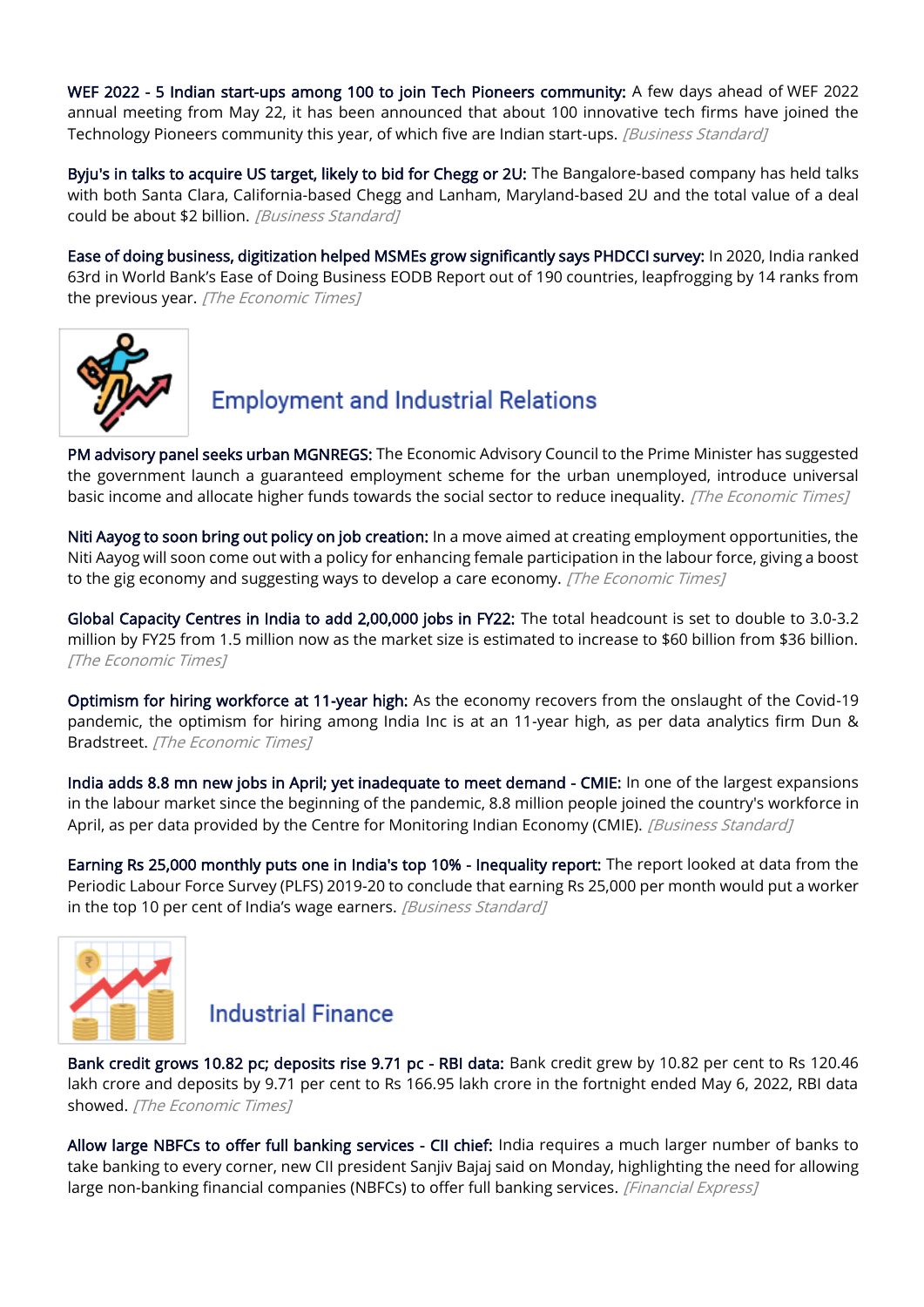

# **Technology and Innovation**

[IIT Hyderabad to offer UG course in VLSI design and technology:](https://economictimes.indiatimes.com/industry/services/education/iit-hyderabad-to-offer-ug-course-in-vlsi-design-and-technology/articleshow/91595520.cms) The courses are a part of the IT ministry's plan to train 85,000 engineers for various roles in the semiconductor industry, apart from nearly 250,000 shop-floor technicians and junior engineers. [The Economic Times]

[Indian, Chinese companies take lead in use of artificial intelligence - IBM:](https://www.business-standard.com/article/companies/indian-chinese-companies-take-lead-in-use-of-artificial-intelligence-ibm-122051901615_1.html) According to the survey, 35 per cent of companies globally reported using AI in their business and when compared with 2021, organisations are 13 per cent more likely to have adopted AI in 2022. [Business Standard]

[Dunzo, PhonePe among 24 e-commerce firms joining India's open network:](https://www.business-standard.com/article/economy-policy/dunzo-phonepe-among-24-e-commerce-firms-joining-india-s-open-network-122051500813_1.html) More than two weeks since the launch of the Open Network for Digital Commerce (ONDC) pilot, as many as two dozen companies, such as Flipkart-backed logistics provider Ekart Logistics, hyperlocal quick commerce company Dunzo, and digital payments company PhonePe, were in the process of integrating with the network. [Business Standard]



# Industrial Infrastructure, Clusters and SEZs

[Gujarat needs to focus on 9 winning sectors to assist India become \\$5 tn economy - Report:](https://www.financialexpress.com/economy/gujarat-needs-to-focus-on-9-winning-sectors-to-assist-india-become-5-tn-economy-report/2526805/) The report has identified nine 'winning sectors' for manufacturing needing special attention from the government. These are automobiles, apparel, basic metals, electronics, electrical machinery and equipment, food processing, gems & jewellery, pharmaceuticals and textiles. [Financial Express]

[Over Rs 7 lakh cr worth projects outstanding in Assam in 3 yrs - MSME report:](https://economictimes.indiatimes.com/small-biz/sme-sector/over-rs-7-lakh-cr-worth-projects-outstanding-in-assam-in-3-yrs-msme-report/articleshow/91653985.cms) Investment projects worth Rs 7,67,518.72 crore have been outstanding in Assam since 2018-19 against projects valued at Rs 6,49,313.63 crore being implemented in the same period, a new study has found. [The Economic Times]

[Tata Motors goes big bang with Rs 32,000-crore capex plan:](https://economictimes.indiatimes.com/industry/auto/auto-news/tata-motors-goes-big-bang-with-rs-32000-crore-capex-plan/articleshow/91550662.cms) Tata Motors will be making its highest ever domestic investment of Rs 6000 crore in the current financial year to fund expansion of portfolio of capacity across all its businesses. [The Economic Times]

[PG Technoplast inaugurates its flagship AC manufacturing facility in Ahmednagar:](https://www.business-standard.com/article/news-cm/pg-technoplast-inaugurates-its-flagship-ac-manufacturing-facility-in-ahmednagar-122051700818_1.html) PG Technoplast had received government approval under the Production Linked Incentive (PLI) scheme for white goods under the air conditioner components category in November 2021. [Business Standard]

[Amritsar-Jamnagar expressway to be completed by Sep 2023 - Gadkari:](https://www.business-standard.com/article/economy-policy/amritsar-jamnagar-expressway-to-be-completed-by-sep-2023-gadkari-122051901396_1.html) The expressway will connect the economic towns of Amritsar, Bhatinda, Sangaria, Bikaner, Sanchore, Samakhiyali and Jamnagar across the four states of Punjab, Haryana, Rajasthan and Gujarat. [Business Standard]



## Sustainable Industrialisation

[Renewable energy projects worth \\$197 billion underway in India:](https://www.livemint.com/news/india/renewable-energy-projects-worth-197-billion-underway-in-india-11652450802553.html) A total of 493 projects are underway including 464 government-aided projects, according to government data. India offers a great opportunity for investments. Currently around \$196.98 billion worth of projects are underway in India. [Mint]